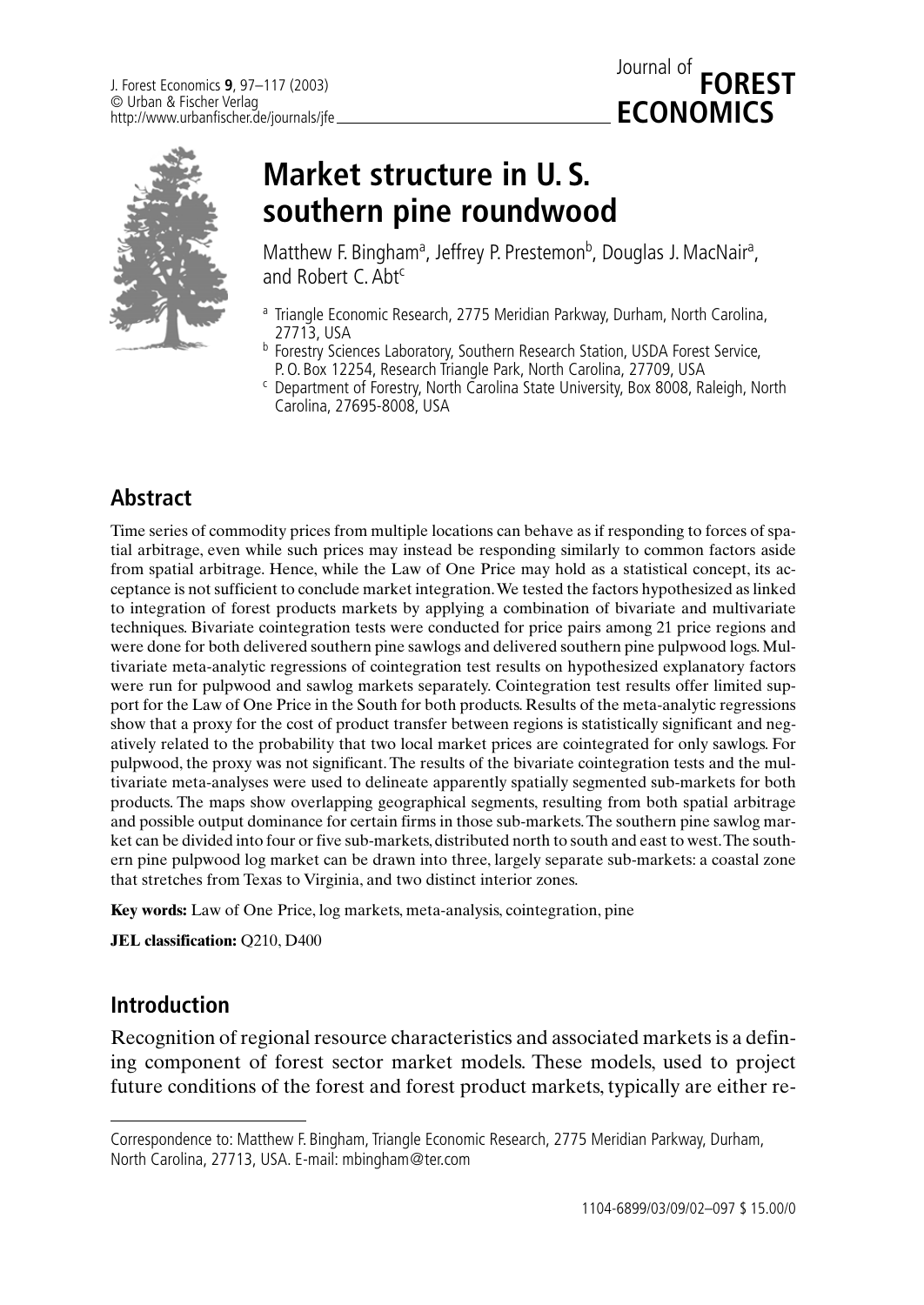gion-specific, modeling the effects of broad market variables on subcomponents within the region, or spatially linked regional models. Region-specific models include the Subregional Timber Supply Model, SRTS (Abt et al. 2000), which is used to project timber supply and demand conditions within the U. S. South. Spatially linked models include the Timber Assessment Market Model, TAMM (Adams and Haynes 1980), which in updated form has been used in successive Resource Planning Act-mandated projections of U. S. national supply and demand conditions for specific regions in the U. S. Another is the Global Trade Model (Dykstra and Kallio 1987), used to model world forest product markets.

A common assumption of forest sector projection models, aside from perfect competition in timber markets, is that all points of production and consumption of the same product are parts of the same market within a region modeled, implying both efficient intra-regional market shock transmission as well as the existence of a single price – i. e., the applicability of the Law of One Price (LOP). However, if markets do not transmit shocks, then prices in one part of the producing market do not respond to price fluctuations in other parts, failing the conditions needed for market integration (Ravallion 1986). In the absence of price shock transmission, sub-optimal marketing and production decisions and wealth transfers can result.

Empirical support for integration of forest product markets is limited. In the lowest stages of forest product output, the results are negative. Nagubadi et al. (2001) have shown that the single market assumption, which they measured with cointegration of multiple series of hardwood stumpage prices, did not apply to southern U. S. hardwood stumpage markets. Prestemon and Holmes (2000) conducted market shock price imprint tests that suggested southern pine stumpage markets are not integrated; bivariate cointegration tests of prices did not support the Southwide applicability of the LOP. Studies of price behavior in markets of forest products in higher stages of production have been used to evaluate both the LOP and, it is sometimes claimed, market integration. Most of these studies supported the LOP. Examples include the causality tests of Uri and Boyd (1990) and the cointegration testing of many others: Jung and Doroodian (1994) and Murray and Wear's (1998) examinations of U. S. softwood lumber markets, Buongiorno and Uusivuori's (1992) evaluation of U. S. pulp and paper exports, Alavalapati et al.'s (1997) study of Canada's pulpwood market, Hänninen et al.'s (1997) analysis of newsprint price behavior in northern Europe and Canada, and Toppinen and Toivonen's (1998) examination of the Finnish pulpwood market.

Cointegration testing has been applied in many of the aforementioned studies and in other commodity markets (e. g.,Ardeni 1989; Baffes 1991) as the means for evaluating whether the LOP holds, but cointegration test results often provide limited information about the mechanisms of market integration. McNew and Fackler (1997), who distinguish between market efficiency (as embodied by the LOP) and market integration (as embodied by local market shock transmission), consistent with Ravallion (1986), suggested that cointegration can occur even in